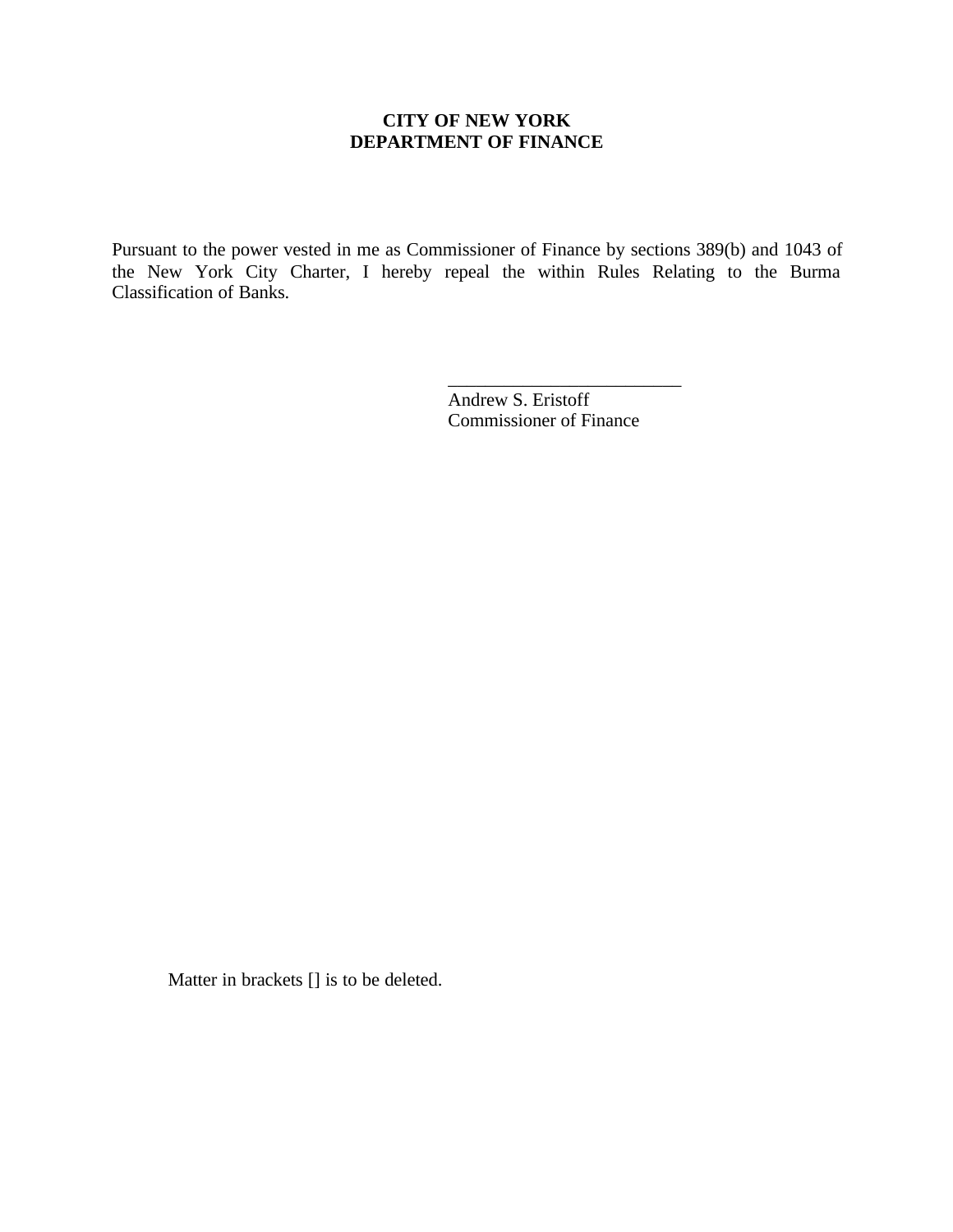## **REPEAL OF RULES RELATING TO THE BURMA CLASSIFICATION OF BANKS**

Section 1. Chapter 41 of Title 19 of the Rules of the City of New York (Rules Relating to the Burma Classification of Banks) is repealed as follows:

[§ 41-01. Purpose. Section 1523(3) of the Charter of the City of New York requires the Commissioner of Finance to establish by rule, criteria by which to evaluate whether banks are using the means at their disposal to comply with the embargo on trade and financial transactions with Burma and any other sanctions imposed by the United States government with regard to Burma.

(b) These rules establish such criteria and provide for hearings that offer to banks designated as depositories of City moneys pursuant to §1524 of the Charter and to the public an opportunity to be heard, before the Commissioner of Finance classifies such banks and publishes notice of such classification in the City Record. When choosing among banks offering comparable services at a comparable cost, City agencies are required, in a manner consistent with guidelines established by the Commissioner of Finance, to seek to deposit or invest funds at, and obtain services and obtain services from, the available banks that have received the highest classification.

§ 41-02 Definitions. When used in these rules:

(a) "Affiliate" of a bank or bank holding company shall mean an entity that, directly or indirectly, controls or is controlled by or is under common control with such bank or bank holding company.

(b) "Burma classification" shall mean the classification of a bank by the Commissioner in accordance with the criteria set forth in these rules as to how a bank is using the means at its disposal to comply with the embargo on trade and financial transactions with Burma and any other sanctions imposed by the United States government with regard to Burma.

(c) "Bank" shall mean a commercial bank or trust company or any other entity designated or applying to be designated by the Banking Commissioner pursuant to New York City Charter § 1524, except as expressly provided in subdivision (h) below.

(d) "Bank holding company" shall mean any entity that directly or indirectly controls either a bank or an entity directly or indirectly controlling a bank.

Notwithstanding the foregoing:

(1) No entity shall be deemed a bank holding company by virtue of its ownership or control of securities or interests in a fiduciary capacity, except where such securities or interests are owned, controlled or held with power to vote for the benefit of the stockholders, members or employees of such entities.

(2) nor shall any entity formed and operated for the sole purpose of participating in a proxy solicitation be deemed a bank holding company by virtue of its control of voting rights of securities or interests in any bank or bank holding company acquired in the course of each solicitation.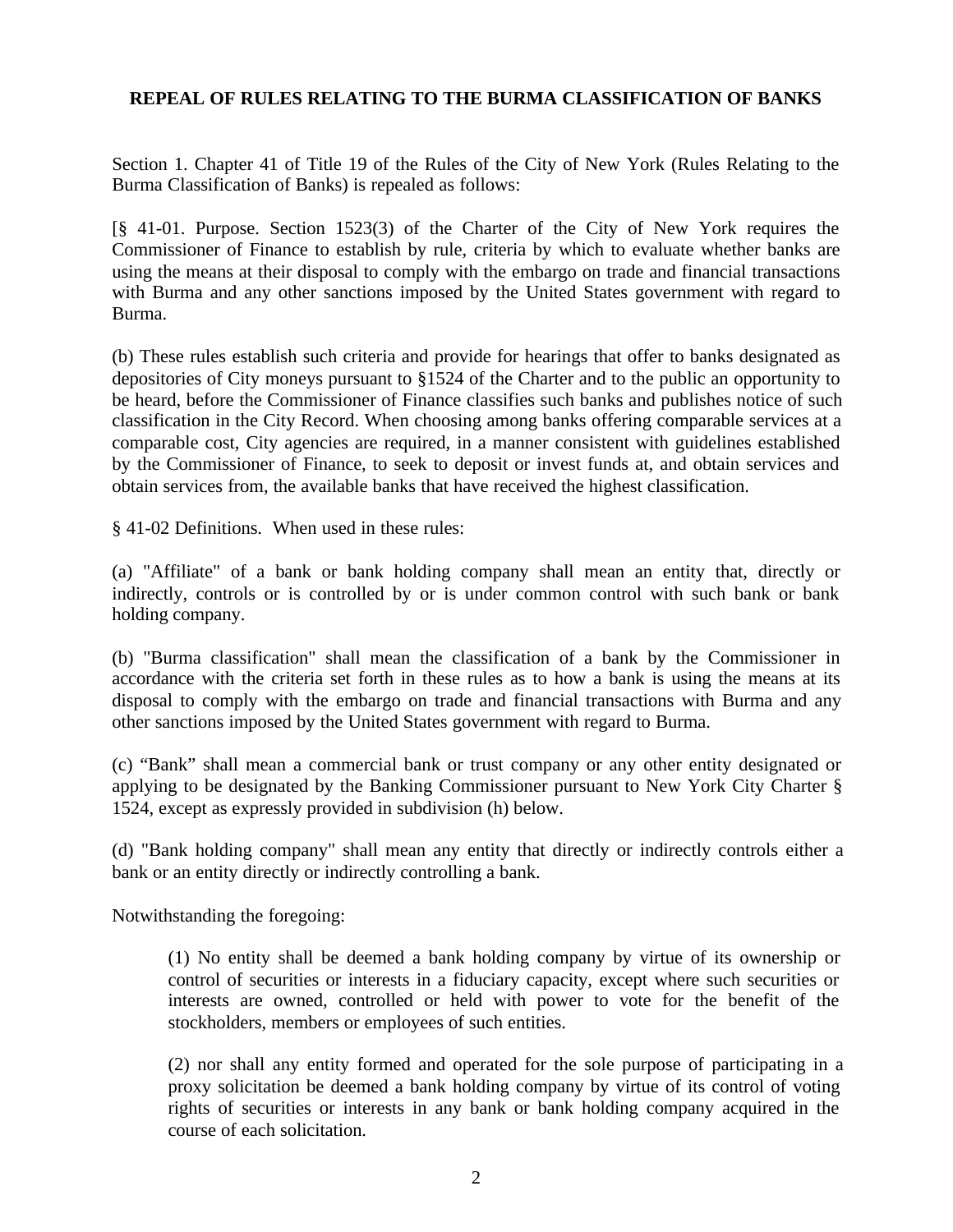(3) nor shall any entity be deemed a bank holding company by virtue of its ownership or control of securities or interests acquired in securing or collecting a debt previously contracted in good faith, until two years after the date of acquisition.

(4) nor shall any entity be deemed a bank holding company by virtue of its ownership or control of securities or interests acquired by it in connection with its underwriting of securities or interests if such securities or interests are owned or controlled only for such period of time as will permit the sale thereof on a reasonable basis.

(e) "City" shall mean the City of New York.

(f) "Commissioner" shall mean the Commissioner of Finance of the City of New York.

(g) "Control" of an entity shall mean the possession, directly or indirectly, of the power to direct or cause the direction of the management and policies of such entity.

Without limiting the generality of the foregoing, control

- (1) exists when an entity directly or indirectly owns, controls or holds with power to vote at least 25% of any class of the voting securities or interests of another entity;
- (2) exists if any of the following factors are present:

(i) ability to control in any manner the election of 25% of the board of directors, trustees or general partners (or individuals exercising similar functions) of an entity; or

(ii) ability to exercise a controlling influence over the policies or management of an entity;

(3) is rebuttably presumed not to exist when an entity directly or indirectly owns, controls or holds with power to vote less than 5% of each class of the voting securities or interests of another entity.

The presumption of lack of control (*i.e.*, ownership of or holding with power to vote less than 5% of each class of the voting securities or interests of an entity) may be rebutted if it is established to the satisfaction of the Commissioner that a "control" relationship exists. Determinations as to whether the indicia of control enumerated above are present shall be made by the Commissioner. Except as provided in the immediately succeeding sentence, in making such determinations, the Commissioner shall give due consideration to whether the entity whose control is in question is or would be viewed as a "controlled" entity by the Federal Reserve Board or other relevant regulatory agency. Notwithstanding the foregoing, even if the Federal Reserve Board or other relevant regulatory agency has determined that an entity does not have control over another entity because either or both such entities are not organized under the laws of or doing business in the United States, Puerto Rico, Guam, American Samoa or the Virgin Islands, the Commissioner may, consistent with the provisions of this subdivision, find control to exist for purposes of these rules if, in the Commissioner's judgment, such a determination would have been made by such regulator had such entities been organized under the laws of or been doing business in any such jurisdiction.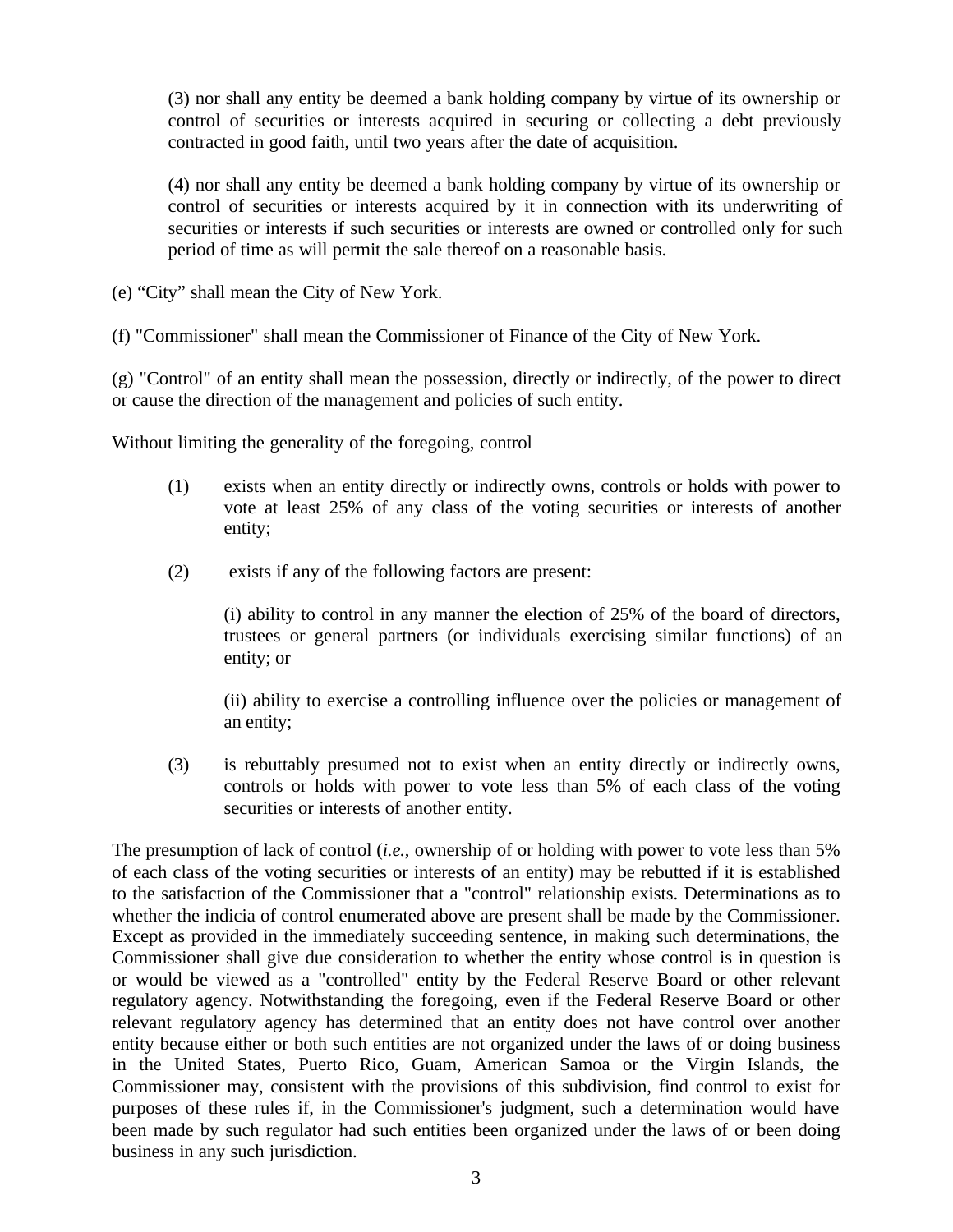(h) "Correspondent banking services" shall mean banking services provided by one bank to another; provided, however, that for purposes of this subdivision, "bank" shall not be defines as provided in subdivision (c) above, but rather according to its general common usage in international finance.

(i) "Entity" shall mean any corporation, sole proprietorship, partnership, trust, joint venture, company, unincorporated association, joint stock association, limited liability company or partnership or any other form of doing business.

(j) "Indirect" shall mean through one or more intermediaries.

(k) "Investment" shall mean the beneficial ownership or control of a controlling interest in a Burmese entity, but shall not include the purchase of securities of a Burmese entity for a customer's account.

(l) "Known" shall mean the possession of actual knowledge, and shall not imply a duty of inquiry beyond the due diligence ordinarily exercised by an entity engaged in international finance.

(m) "Burma" shall include: the country of Burma otherwise known as Myanmar and any territory or area under its administration.

(n) "Burmese entity" shall mean:

- (1) an entity organized under the laws of Burma;
- (2) an entity known to the bank or its affiliates as having 25% or more of its equity directly or indirectly owned by one or more entities organized under the laws of Burma; or
- (3) a branch or office in Burma of an entity that is domiciled or organized outside of Burma.

(o) "Burmese government" shall include any agency of the Burmese government or Burma, any political subdivision of such government and any corporation owned or controlled by such government.

§ 41-03. Burma Questionnaire. (a) The Commissioner shall send to each bank a Burma Questionnaire, to elicit the information required for purposes of classifying banks in accordance with New York City Charter §1523(3) and these rules. Failure by a bank to respond timely and fully to any portion of the Questionnaire, to provide any of the documentation specified by the Commissioner or these rules or to provide such other information as may be sought by the Commissioner for purposes of such classification shall be grounds for a lower classification of the bank.

(b) Upon the first submission of the Burma Questionnaire to the Commissioner, each publicly owned bank shall also file with the Commissioner a copy of the most recent annual proxy statement to its shareholders that the bank filed with the Federal Reserve Board, the Office of the Comptroller of the Currency or the Federal Deposit Insurance Corporation, whichever is applicable.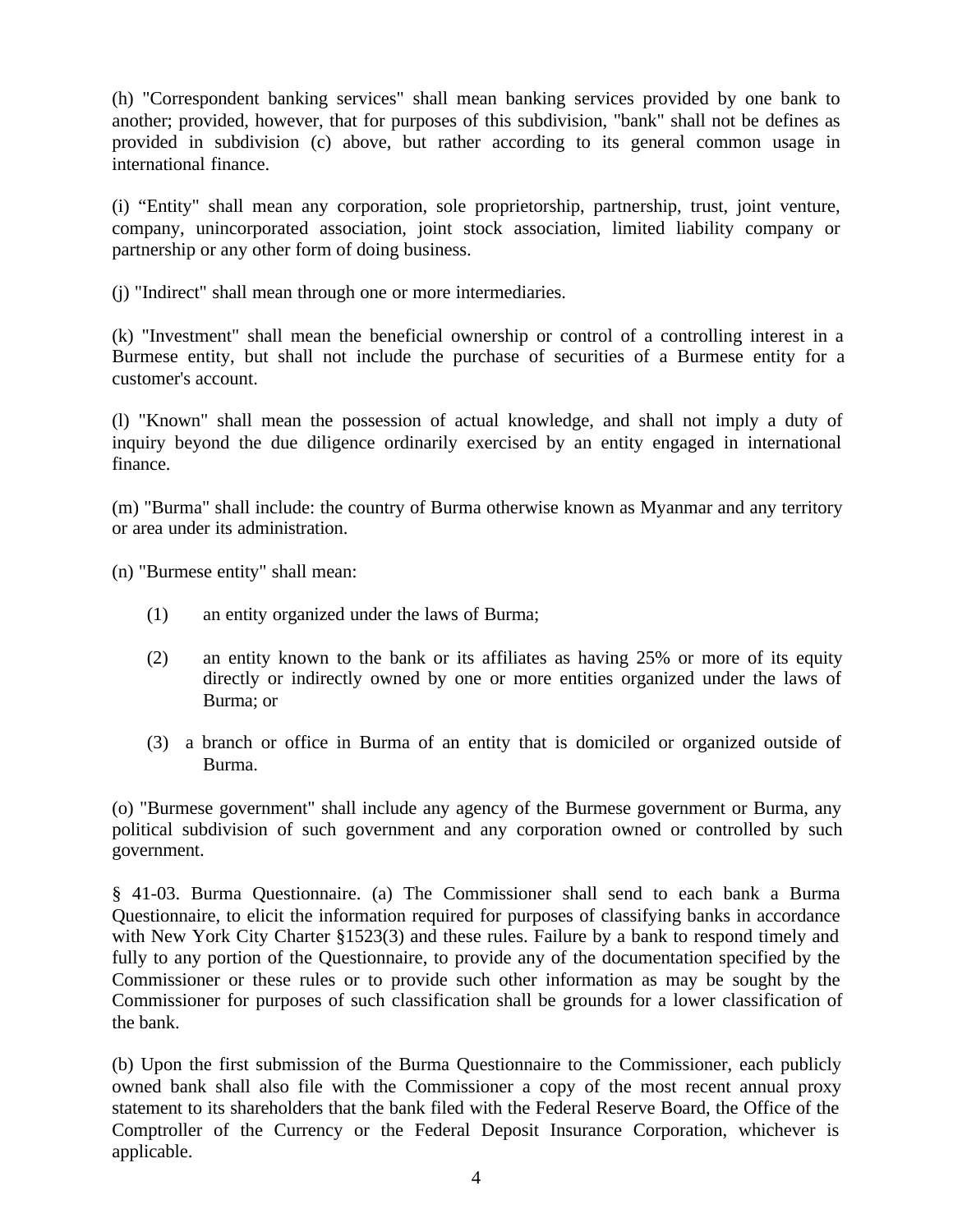(c) A bank affiliated with one or more bank holding companies as defined in the Bank Holding Company Act, 12 U.S.C. § 1841 shall, in addition, submit copies, with exhibits, of the most recent annual report filed by each affiliated bank holding company with the a Federal Reserve Board; provided, however, that the bank may omit from submission portions of such report for which confidential treatment by the Federal Reserve Board has been requested and has not been denied. A bank shall also promptly submit all portions of such report for which confidential treatment is denied subsequent to the submission of the main body of such report. In addition, a bank shall submit to the Commissioner copies of subsequent annual reports filed by the bank and by each affiliated bank holding company with the applicable state and federal regulatory agencies, with exhibits, within thirty days after the filing of the reports with such agencies.

(d) After the initial submission of the Questionnaire by a bank to the Commissioner, the Commissioner may request a bank to submit additional Questionnaires from time to time as specified by the Commissioner. The Commissioner shall notify the bank of such request a reasonable time before the Questionnaires are due.

§ 41-04 Burma classification; Criteria. (a) The Commissioner shall evaluate the record of performance of a bank designated pursuant to New York City Charter §1524 in complying with the embargo on trade and financial transactions with Burma and any other sanctions imposed by the United States government with regard to Burma, and shall classify such bank with a Burma classification. City agencies shall use such classification in their selection of banking service providers in a manner consistent with §41-06 of these rules and with guidelines established by the Commissioner.

(b) In classifying banks, the Commissioner shall first ascertain whether banks are providing any of the services prohibited under New York City Charter  $\S$  1524(2)(a)(3). Banks found to be violating these prohibitions shall be dropped from the list of designated banks. The prohibited services are:

(a) advertising or otherwise promoting the sale, outside of Burma, of coins minted in Burma;

- (b) underwriting securities of the government of Burma; and
- (c) making loans to the government of Burma.

(c) In classifying banks, the Commissioner shall consider the following attributes and practices of a bank and its affiliates as negative factors indicative of a bank's failure to comply with U.S. government sanctions. The bank and its affiliates:

- (1) maintain an office, plant or employees in Burma or have investments in Burma, or are actively in the process of withdrawing such operations from Burma.
- (2) provide loans, including, without limitation, trade credits, to Burmese entities or to the Burmese government.
- (3) underwrite, maintain correspondent banking relations or provide correspondent banking services, including, without limitation, letters of credit, bankers acceptances and other banking services, with or to Burmese entities or the Burmese government.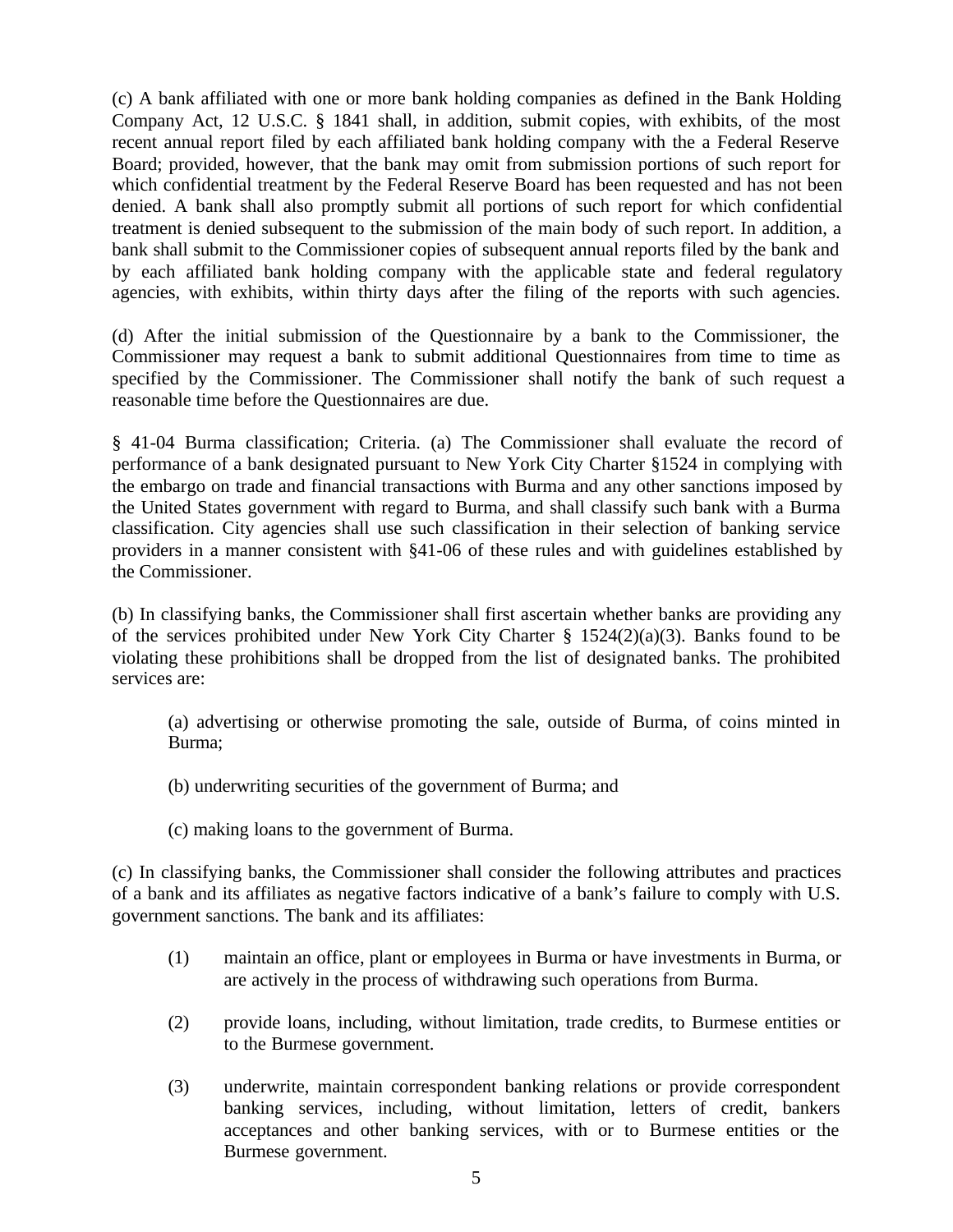- (4) have not divested all outstanding debt owed them by Burmese entities or the Burmese government;
- (5) have rescheduled loans owed them by Burmese entities or the Burmese government, and have converted outstanding debt owed them by the Burmese entities or the Burmese government into instruments whose maturities are longer than those of the original debt;
- (6) are not actively engaged in the cessation of all of their operations, if any, described in paragraphs 1 through 5 above and will not have ceased such operations within six months.

(d) To the extent the bank or its affiliates engage in the activities described in paragraphs 1 through 5 above, the Commissioner may take into account the extent of such activities and the degree to which the level of such activities have been reduced since 1990. In classifying banks, the Commissioner shall, based on information acquired pursuant to §§41-03 and 41-05 of these rules, give weight in the proportions described below to the extent banks fail to cease activities described in paragraphs 1 through 6 above:

Para. 1 – eighteen percent (18%) Para. 2 – eighteen percent (18%) Para. 3 – eighteen percent (18%) Para. 4 – eighteen percent (18%) Para. 5 – eighteen percent (18%) Para.  $6$  – ten percent (10%)

(e) Based on an assessment of their activities conducted in accordance with the foregoing, the Commissioner shall classify the banks in such manner as the Commissioner shall determine best advances the purposes of these rules

§ 41-05 Public Comment; Publication of Classification

(a) The Commissioner shall offer banks and the public an opportunity for comment concerning the Burma-related activities of banks at a public hearing to be held prior to classifying or reclassifying such banks. The Commissioner shall also accept written comments until the date of a public hearing from a bank and the public concerning such bank's activities. Notice of such public hearing shall be published in the *City Record* a reasonable time before such hearing shall be held. In addition to the information provided by banks pursuant to §41-03 of these rules, the Commissioner may consider any such comments received in the classification of a bank hereunder. The Commissioner shall provide banks a reasonable opportunity to respond to any such comment so considered.

(b) After evaluating a bank's record of performance in complying with U.S. sanctions against Burma, and within a reasonable time after the public hearing, the Commissioner shall classify such bank as to its efforts according to the criteria stated in these rules and shall publish notice of such classification in the *City Record*. Upon the request of a bank or the public, or upon the Commissioner's own initiative, and after offering the public and the bank an opportunity to be heard, the Commissioner may change the classification of the bank. Notice of such change shall be published in the *City Record*.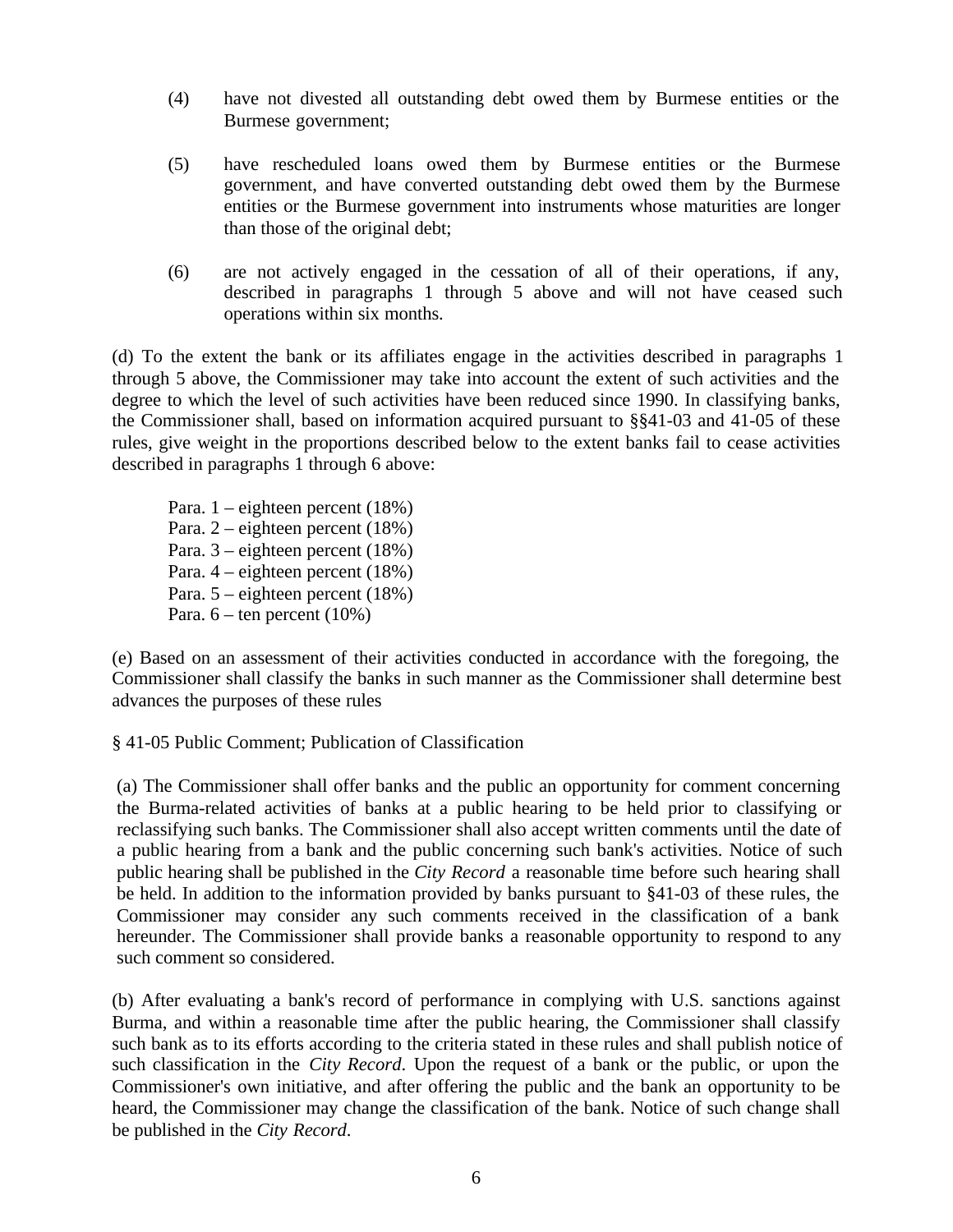## § 41-06 Application of the Classification

The classification of the bank as determined by the Commissioner shall be a criterion used by City agencies in their selection of banking service providers. When choosing among banks offering comparable services at a comparable cost. City agencies shall, in a manner consistent with guidelines established by the Commissioner, deposit, or invest funds at, and obtain services from, banks that have received the highest classification.

§ 41-07 Severability.

If any provision of these rules or application thereof to any person, entity, bank or circumstance is adjudged invalid by a court of competent jurisdiction, such determination shall not affect or impair the validity of the other provisions of these rules or the application thereof to other persons, entities, banks or circumstances.]